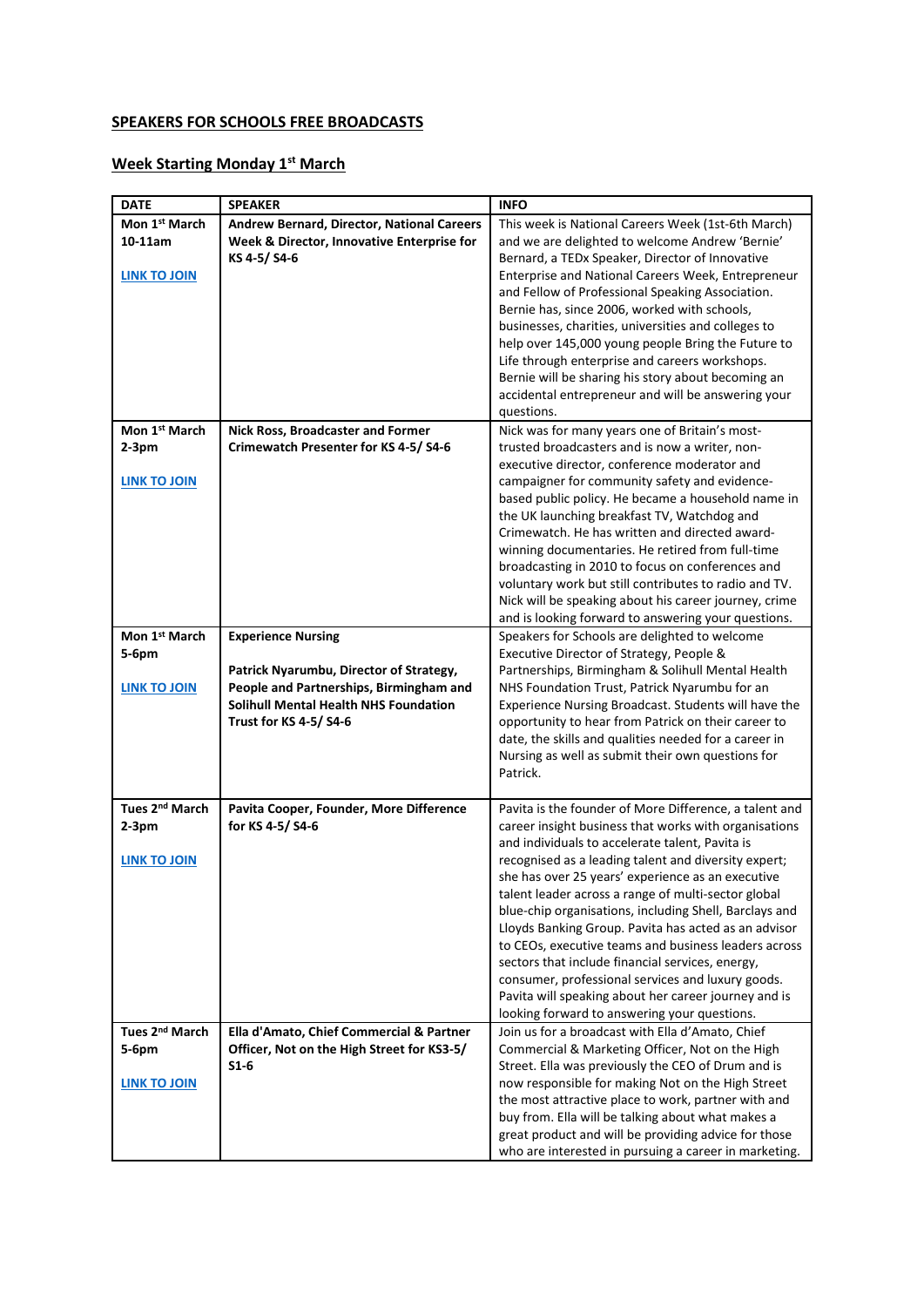| Wed 3rd March<br>$10-11am$<br><b>LINK TO JOIN</b> | Kajal Odedra, UK Director, Change.org KS3-<br>$5/$ S1-6 | We are going to be joined by Kajal Odedra, a writer<br>and activist, with over 13 years experience in the<br>campaigns sector. As Executive Director for<br>Change.org UK, the largest petition platform, she has<br>grown the platform to over 19 million users in the<br>UK. After identifying a diversity problem in the UK<br>campaigns sector she founded the People of Colour<br>in Campaigns network. She is on the board for Save<br>The Children UK and Ada's List. Kajal will be sharing<br>her career journey and highlights and is looking<br>forward to answering your questions. |
|---------------------------------------------------|---------------------------------------------------------|------------------------------------------------------------------------------------------------------------------------------------------------------------------------------------------------------------------------------------------------------------------------------------------------------------------------------------------------------------------------------------------------------------------------------------------------------------------------------------------------------------------------------------------------------------------------------------------------|
| Wed 3rd March                                     | Jimmy Worrall, Founder and CEO, Leaders                 | Join us for a live Broadcast with James Worrall.                                                                                                                                                                                                                                                                                                                                                                                                                                                                                                                                               |
| 5-6pm                                             | in Sport for KS 4-5/S4-6                                | Founder and CEO of Leaders in Sport, a London                                                                                                                                                                                                                                                                                                                                                                                                                                                                                                                                                  |
|                                                   |                                                         | based internationally focused conference, training                                                                                                                                                                                                                                                                                                                                                                                                                                                                                                                                             |
| LINK TO JOIN                                      |                                                         | and intelligence service for industry leaders in sport.                                                                                                                                                                                                                                                                                                                                                                                                                                                                                                                                        |
|                                                   |                                                         | Prior to starting Leaders James held various senior                                                                                                                                                                                                                                                                                                                                                                                                                                                                                                                                            |
|                                                   |                                                         | roles in sport with ENIC (owners of Vicenza, Basel,                                                                                                                                                                                                                                                                                                                                                                                                                                                                                                                                            |
|                                                   |                                                         | AEK Athens, Slavia Prague), Bristol City FC and the                                                                                                                                                                                                                                                                                                                                                                                                                                                                                                                                            |
|                                                   |                                                         | Football Association. James will be sharing his                                                                                                                                                                                                                                                                                                                                                                                                                                                                                                                                                |
|                                                   |                                                         | experiences with Leaders in Sport and discussing the                                                                                                                                                                                                                                                                                                                                                                                                                                                                                                                                           |
|                                                   |                                                         | importance of networking and building relationships.                                                                                                                                                                                                                                                                                                                                                                                                                                                                                                                                           |
| Thurs 4th                                         | Mandisa Greene, President, Royal College                | Join us here for a broadcast with Mandisa Greene,                                                                                                                                                                                                                                                                                                                                                                                                                                                                                                                                              |
| March 2-3pm                                       | of Veterinary Surgeons for KS3/S1 - 3                   | President of the Royal College of Veterinary                                                                                                                                                                                                                                                                                                                                                                                                                                                                                                                                                   |
|                                                   |                                                         | Surgeons. She started her career working in a small                                                                                                                                                                                                                                                                                                                                                                                                                                                                                                                                            |
| <b>LINK TO JOIN</b>                               |                                                         | animal practice in Scotland but moved to the West                                                                                                                                                                                                                                                                                                                                                                                                                                                                                                                                              |
|                                                   |                                                         | Midlands where she has worked both in general and                                                                                                                                                                                                                                                                                                                                                                                                                                                                                                                                              |
|                                                   |                                                         | emergency small animal practice. Mandisa is                                                                                                                                                                                                                                                                                                                                                                                                                                                                                                                                                    |
|                                                   |                                                         | passionate about increasing diversity in Veterinary                                                                                                                                                                                                                                                                                                                                                                                                                                                                                                                                            |
|                                                   |                                                         | Medicine. Mandisa has worked for Harper Adams                                                                                                                                                                                                                                                                                                                                                                                                                                                                                                                                                  |
|                                                   |                                                         | University as a lecturer in Veterinary Sciences                                                                                                                                                                                                                                                                                                                                                                                                                                                                                                                                                |
|                                                   |                                                         | educating both students and qualified veterinary                                                                                                                                                                                                                                                                                                                                                                                                                                                                                                                                               |
|                                                   |                                                         | nurses. Mandisa will be presenting on her journey to                                                                                                                                                                                                                                                                                                                                                                                                                                                                                                                                           |
|                                                   |                                                         | becoming President of RCVS and will be answering                                                                                                                                                                                                                                                                                                                                                                                                                                                                                                                                               |
|                                                   |                                                         | your questions about veterinary science and                                                                                                                                                                                                                                                                                                                                                                                                                                                                                                                                                    |
|                                                   |                                                         | medicine.                                                                                                                                                                                                                                                                                                                                                                                                                                                                                                                                                                                      |
| Thurs 4th                                         | Nalan Dodgson, Director of Talent                       | We are looking forward to welcoming Nalan                                                                                                                                                                                                                                                                                                                                                                                                                                                                                                                                                      |
| March 5-6pm                                       | Acquisition, Burberry for KS 4-5/S4-6                   | Dodgson, Director of Talent Acquisition at Burberry.                                                                                                                                                                                                                                                                                                                                                                                                                                                                                                                                           |
|                                                   |                                                         | Before working at Burberry, Nalan was the                                                                                                                                                                                                                                                                                                                                                                                                                                                                                                                                                      |
| LINK TO JOIN                                      |                                                         | Resourcing Manager at Harrods. Nalan will be                                                                                                                                                                                                                                                                                                                                                                                                                                                                                                                                                   |
|                                                   |                                                         | sharing insights into her career and will be providing                                                                                                                                                                                                                                                                                                                                                                                                                                                                                                                                         |
|                                                   |                                                         | advice on how to stand out during the recruitment                                                                                                                                                                                                                                                                                                                                                                                                                                                                                                                                              |
|                                                   |                                                         | process.                                                                                                                                                                                                                                                                                                                                                                                                                                                                                                                                                                                       |
| Fri 5 <sup>th</sup> March                         | Katie Vanneck Smith, Co-Founder and                     | We are looking forward to hosting a broadcast with                                                                                                                                                                                                                                                                                                                                                                                                                                                                                                                                             |
| $10-11$ am                                        | Publisher, Tortoise Media for KS 4-5/S4-6               | Katie Vanneck-Smith, Co-founder and Publisher at                                                                                                                                                                                                                                                                                                                                                                                                                                                                                                                                               |
|                                                   |                                                         | Tortoise. Katie was President of The Wall Street                                                                                                                                                                                                                                                                                                                                                                                                                                                                                                                                               |
| <u>LINK TO JOIN</u>                               |                                                         | Journal & Dow Jones, where she led the company to                                                                                                                                                                                                                                                                                                                                                                                                                                                                                                                                              |
|                                                   |                                                         | over 3m subscribers. She has previously worked at                                                                                                                                                                                                                                                                                                                                                                                                                                                                                                                                              |
|                                                   |                                                         | the Telegraph Media Group and The Times, where,                                                                                                                                                                                                                                                                                                                                                                                                                                                                                                                                                |
|                                                   |                                                         | as Chief Marketing Officer, she was the architect of                                                                                                                                                                                                                                                                                                                                                                                                                                                                                                                                           |
|                                                   |                                                         | the newspaper's early move to paid digital                                                                                                                                                                                                                                                                                                                                                                                                                                                                                                                                                     |
|                                                   |                                                         | subscriptions. She created the UK's first news<br>membership brand, Times+. She was named Pioneer                                                                                                                                                                                                                                                                                                                                                                                                                                                                                              |
|                                                   |                                                         | of the Year at the British Media Awards. Katie will be                                                                                                                                                                                                                                                                                                                                                                                                                                                                                                                                         |
|                                                   |                                                         | sharing her pathway to success and reflecting on                                                                                                                                                                                                                                                                                                                                                                                                                                                                                                                                               |
|                                                   |                                                         | what she has learnt during her career. Katie will also                                                                                                                                                                                                                                                                                                                                                                                                                                                                                                                                         |
|                                                   |                                                         | be answering your questions.                                                                                                                                                                                                                                                                                                                                                                                                                                                                                                                                                                   |
|                                                   |                                                         |                                                                                                                                                                                                                                                                                                                                                                                                                                                                                                                                                                                                |

## **HOW TO JOIN THE LIVE BROADCASTS**

- Join 10 minutes before the broadcast to be ready
- You can join without needing an account **[Watch how here](https://vimeo.com/418436143)**